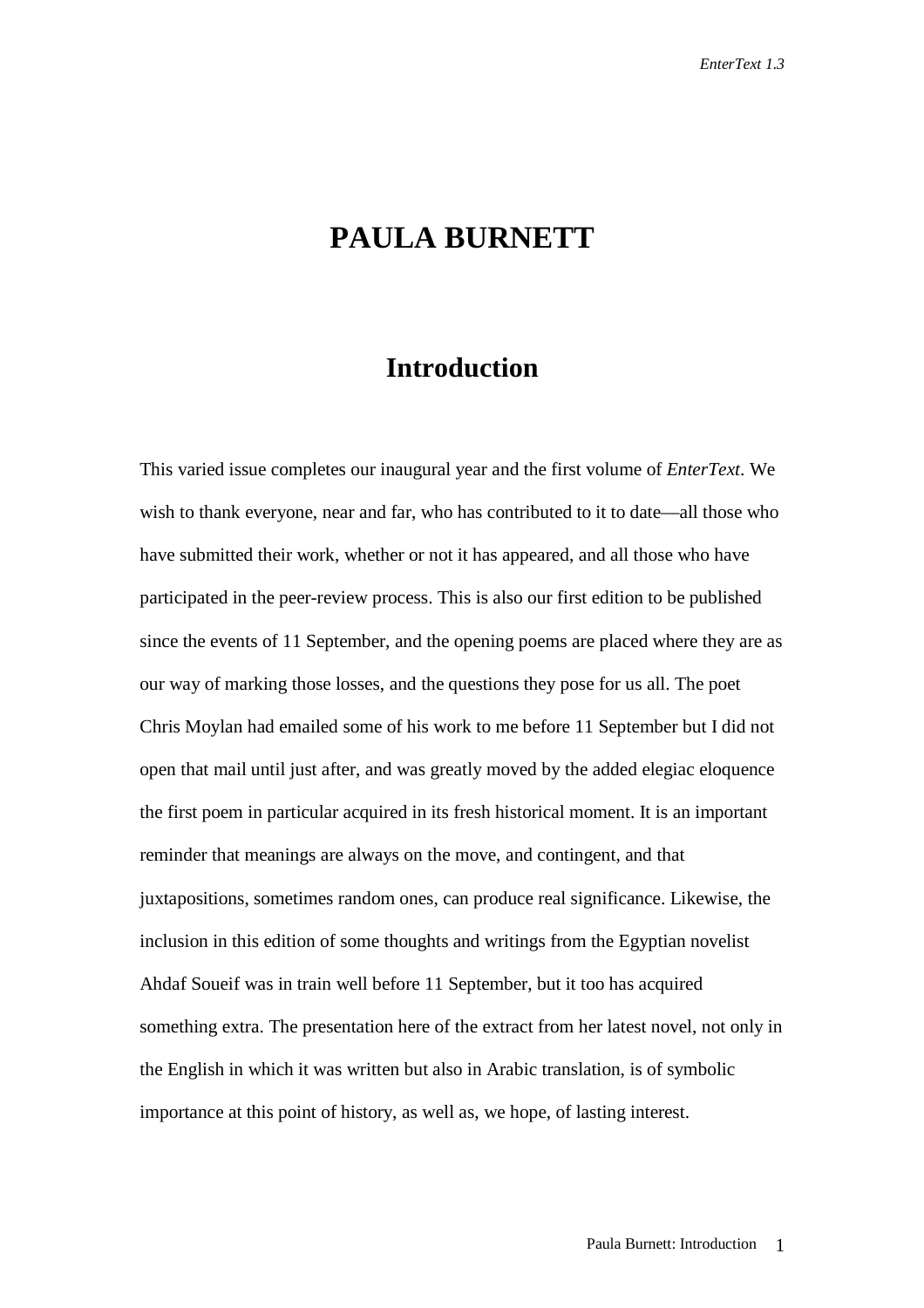One of the tasks of history as an academic discipline could be expressed as trying to give an account of what went wrong. Heather Nunn's article on the way J. G. Ballard uses fiction to anatomise the psychology of dysfunction in Thatcherite Britain engages imaginatively and productively with some urgent questions about the politics of culture. The shock of a comfortable community at the murderous propensities of its children represents a drama being played out in many parts of the world, with fantasies and actualities in complex symbiosis. Nunn's perspective on some paradoxes around gender is compelling, as she relates Ballard's story *Running Wild* to the difficulties that contemporary criticisms of Thatcher had in negotiating the crucially gendered aspect of her political persona.

The dysfunctional is also Nick Redfern's topic in his fresh look at Alfred Hitchcock's *Psycho*. He examines Hitchcock as practical joker, setting up his audience for a fall with the film's trailer, and deliberately undermining any emerging readings as it unfolds. Redfern's application of psychoanalytical criticism leads to the intriguing thesis that the film's subject is really the Freudian analysis of cinema itself. A companion-piece to this is Lynne Macedo's study of Hitchcock in relation to the 2001 winner of the Nobel Prize for literature, V. S. Naipaul. She identifies the moral ambivalence which the two artists deploy in parallel, in the context of similar concerns, and demonstrates both how the films of Hitchcock influenced the young Naipaul growing up in Trinidad, and how he incorporates references to them in his work. She argues that their work shows both artists to be interested in the problematics of identity formation, and in particular, what happens when it goes wrong. In both she identifies an overriding philosophical pessimism.

The philosophical is the concern also of a number of the creative items included in this edition. Not only Chris Moylan, but Gray Kochhar-Lindgren and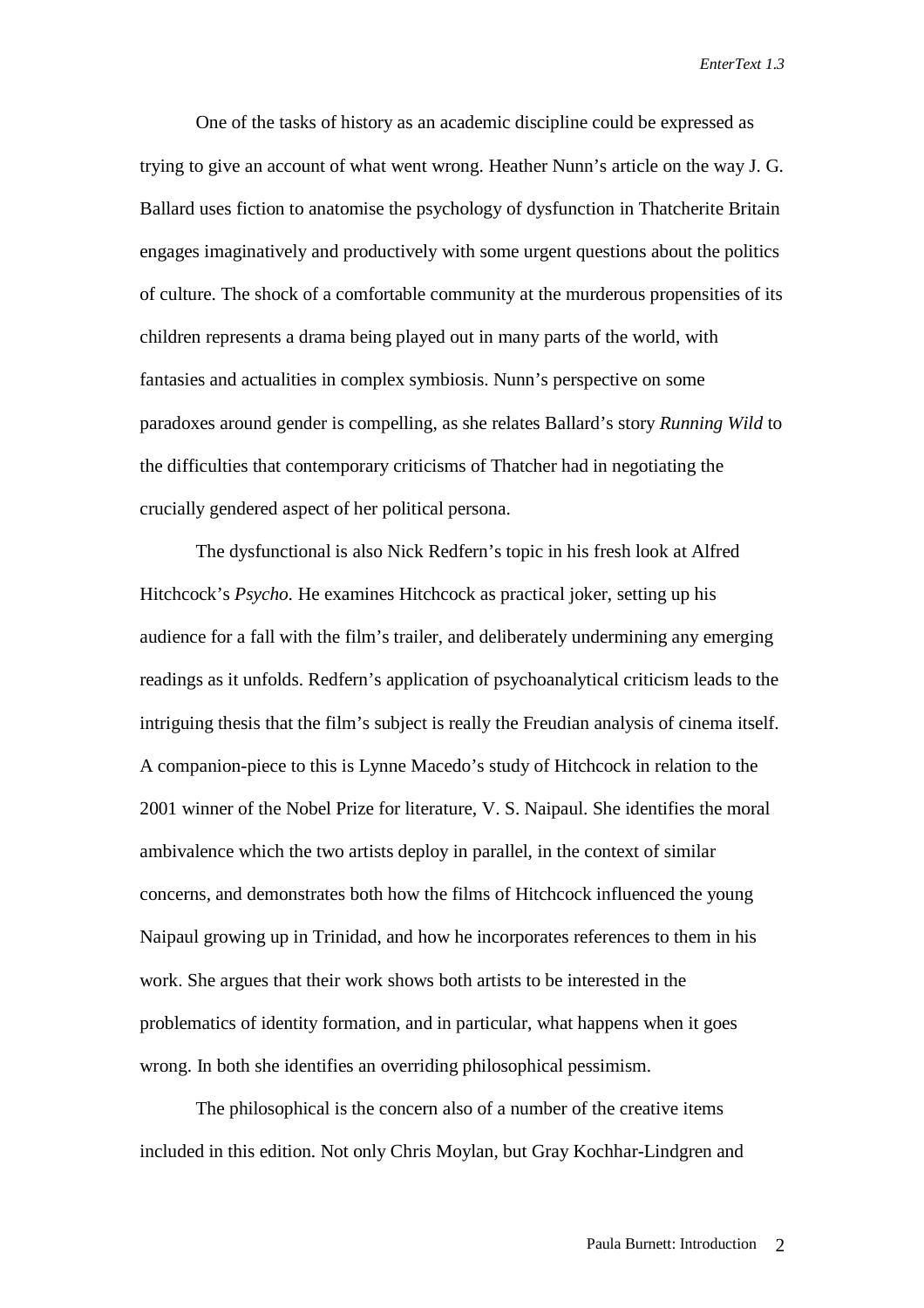Andy Weaver in their different poetic idioms raise a number of searching questions around thought, language, and experience, while Davis Schneiderman's story is a witty postmodern excursus into the idea of language as power, in which the unfolding strangeness yet surreal logic of the story's language distances the reader, to unsettling effect. This is a sci-fi dystopian world like no other. Robert Miltner's poems are also simultaneously ludic and serious, though in a more painterly way. Above all, each of these works is a delight, with a relish of language and of the human condition, in all its contradictions and imperfections.

Our previous issue marked the designation of 2001 as Year of Languages. This issue develops that commitment by including a stimulating range of work in and about translation. We have some sharp and sparkling poems from a Romanian poet and dramatist, Saviana Stănescu, currently a Fulbright scholar in the USA, in their original Romanian and in English translation. We also have some poems from the Arctic region, where the implications of a "minority language" have an acute and urgent meaning. Inga Ravna Eira who lives in northern Norway writes in her mother tongue, Sami, a drily ironic poetry which is informed by a very specific politics of gender and culture. Her poems are given here in three versions—in Sami, and in translation into Norwegian and English. These triple texts are fascinating, in that the shape of the words and their patterning becomes almost more evident to the eye which reads without knowing the language. Thus although a translation to a familiar language may make meaning transparent but lack some of the patterning of the original, this patterning can be glimpsed in the prototext, even without understanding.

To be between languages may be intrinsically a growth experience. Certainly many great writers have built on their ability to draw on more than one linguistic or cultural tradition in their art. In the transcript of a public appearance at Brunel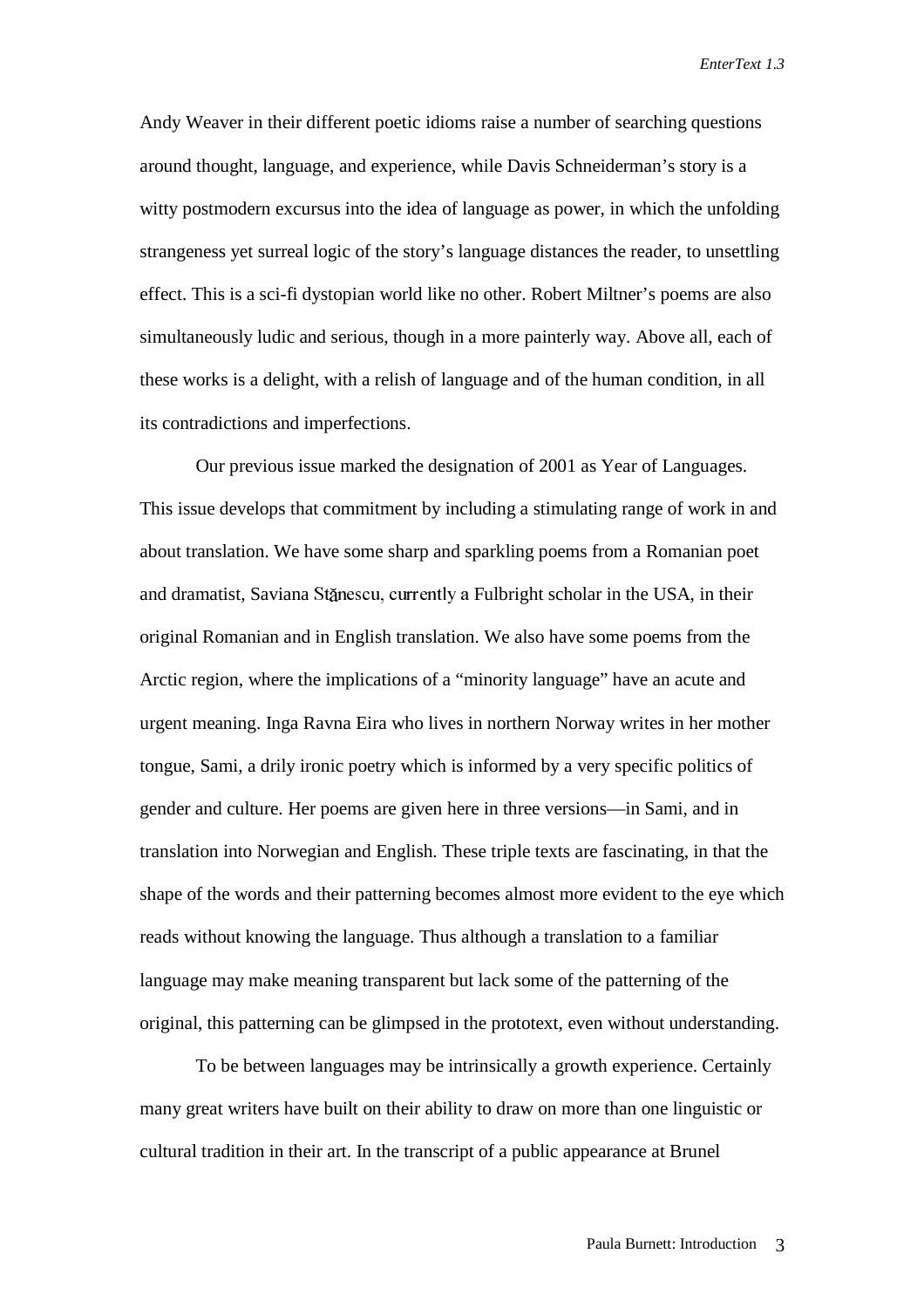University, London, Ahdaf Soueif talks about why she writes in English and about her approach to her work. This is followed by a memorable chapter from her muchtranslated novel *The Map of Love,* in the English in which it was written but also in the Arabic of the author's mother tongue—a phrase of particular resonance in that it is her mother who is the translator. The appearance of the flowing Arabic script may be strange to many of our readers, who may also find the idea of reading from right to left disorienting—an ironic term in this context—but it is an eloquent reminder of the distinctiveness of all cultural traditions, and of the particular versatilities and graces which come with being able to move between them. The chapter is chosen because it talks not only of a very human story, but also of language, providing a glimpse of the conceptual structure of Arabic, and its elaboration of root terms to encompass their opposites.

David Scott's study also focuses on translation, telling an intriguing story which begins in the Arabic world of the fifteenth century, with the text written at that epoch by Nikitin, a Russian merchant who visited India. As well as recording his travels he was also recording his conversion to Islam, but his nineteenth-century translator, Wielhorski, a Pole who was a diplomat in London, drew a veil over the more explicitly Islamic elements of the text by leaving them untranslated in his English version. As Scott shows, the selective failure to translate produces a major distortion in the meaning of that which is translated, traducing history and witness.

Poland is also represented in this issue by the "tour" in words and pictures of "Joseph Conrad's Polish Footprints," inspired by the conference of the same name. Excerpts from the writings of Conrad, his friends, family, biographers and critics some of them from hard-to-access primary sources in Polish, being translated into English for the first time—are accompanied by photographs of the places mentioned.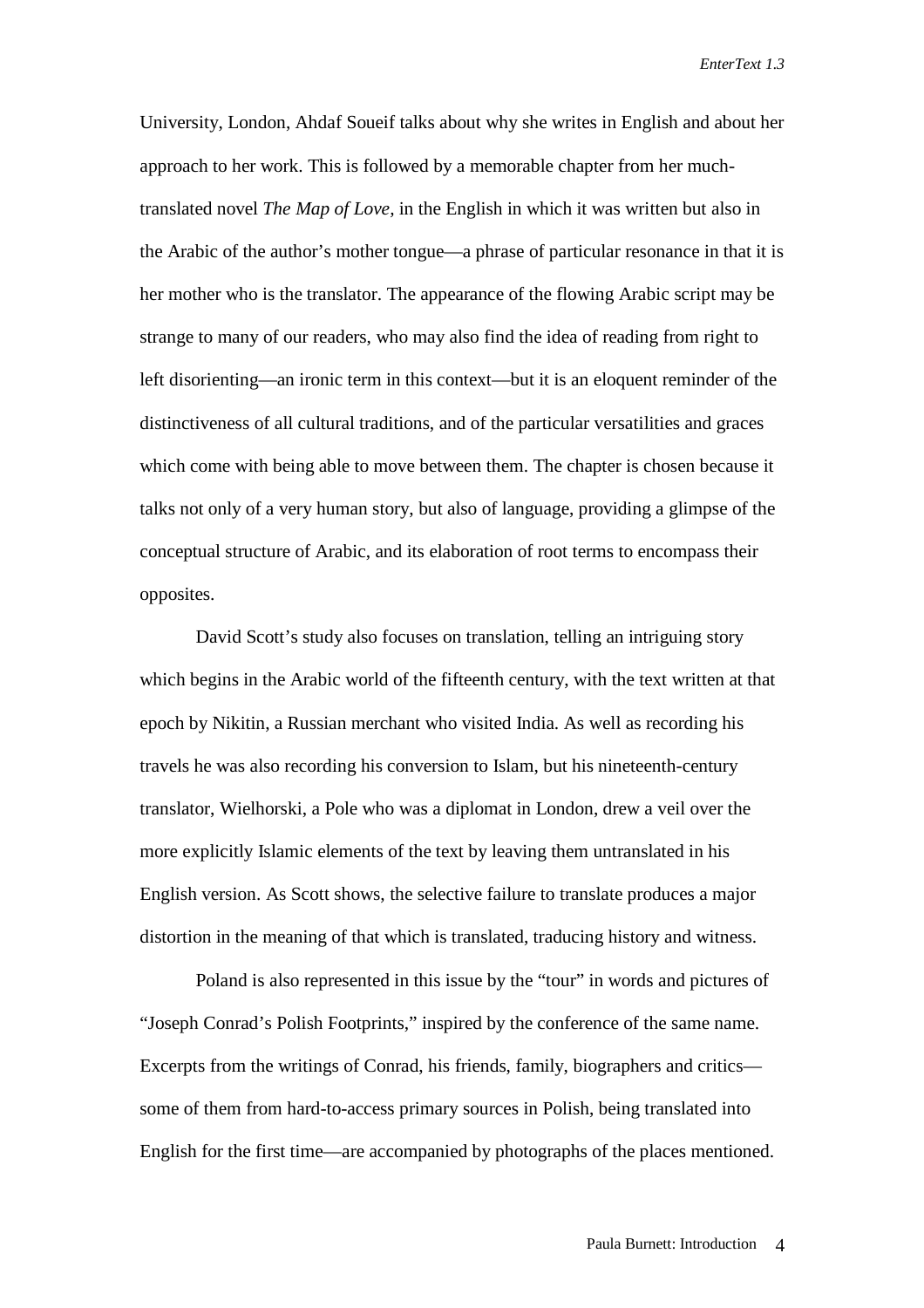The homes of Conrad's childhood and the places where he stayed on his visit at the outbreak of World War I are pictured, as well as some of the public places, particularly in Cracow, where he lived and moved. It gives an insight into the Polish roots of a writer who chose his fourth or fifth language, English, as the medium for his aesthetic expression.

Perhaps others would like to develop the genre of the cultural "tour" in words and pictures. The editors are interested in receiving submissions of this kind, as the web is an ideal place for the genre. Paper publication makes the reproduction of images prohibitively expensive, but this is not the case online. Also, readers are warmly invited to respond to us via our Forum. Our concept in founding the journal, and naming it as we did, was that it would differ from the conventional academic journal on paper in two principal ways. First, the new technology offers means of communication which were not available hitherto—the video clips in the "*Hamlet* on Screen" supplement to *EnterText* 1.2, for example—but secondly, the reciprocal dimension is also important. The invaluable opportunity is there for the reader to *enter* his or her own *text* and to embark on a dialogue with authors and other readers. So please, give us some feedback. And please, do talk about us to your friends.

What are our hopes for our second year and beyond? We would like in the future to extend our outreach to continents outside Europe and North America. We request the help of existing readers in getting a wider readership. To keep the full range of our remit in play is another central objective: *EnterText* is for anything within our technical capabilities that comes under those three broad umbrellas of historical studies, cultural studies, and creative work. We would like to maintain and develop our interest in translation, which is not going to end with 2001. Also we hope to receive material about cultural events and publications, and interesting websites,